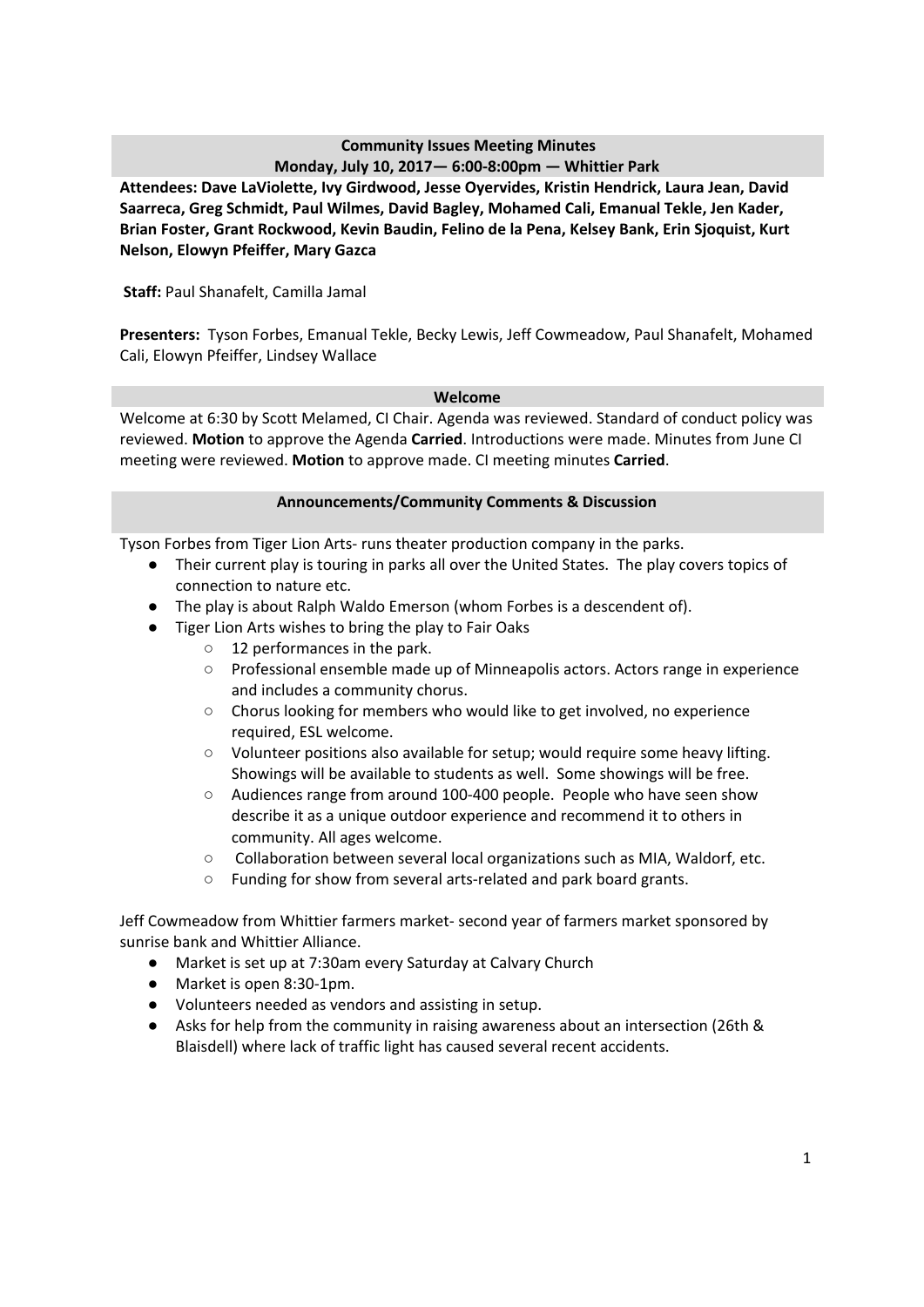Becky Lewis from Whittier Park- free programs for kids 10-4pm allowing kids to explore parks in Minneapolis area including a biking and swimming program.

- All kids welcome, only requirements are guardian signature and transportation to Whittier park.
- Free lunch served every day at Whittier park 12-1pm, free for anyone 18 and under. Snack offered at 4.
- Other activities are available throughout the day at the park center. Naturalist comes in every Wednesday at 4pm to teach kids about nature and engage children in outdoors activities. Sports at Whittier park include two different soccer leagues.
- Whittier park also offers field trips throughout the year to institutions in the community.
- Lewis asks community members to think of children who would be interested in some of the activities at Whittier park and says if anyone has a child in mind they should contact her and she can help set them up.
- Movie in the park July 24th Space Jam; food will be available.

Conflict Resolution Center- community mediation center.

- Grant is being used to develop a mediation program to mediate landlords and tenants before eviction occurs.
- Currently, reaching out to tenants in the neighborhood and inviting them to a meeting to help form the mediation program through feedback and education about what the program is.
- More information about meeting is available through flyers.
- Center also offers mediator trainings that consists of 30 hours of trainings over the course of 5 days; scholarships available to help cover training fees.

Emanual Tekle for CAP HC-currently working for Community Action Partnership at Hennepin County.

- Tekle is a community developer.
- CAP HC is doing a survey through urban Hennepin County to learn more about what programs are lacking and what resources are needed.
- Federally funded partnership.
- Many volunteer positions are open through CAP HC.
- Organization hopes to become more involved in the community in order to promote accessibility and involvement outside of suburban areas.
- Survey is offered in English, Spanish, Somali, and Hmong. Survey is available online but paper copies are available upon specific request.

Paul from Whittier Alliance

- Caffeine and Kickstands at corner of 25th and Nicollet.
	- Free bike tune-ups and coffee from spyhouse (July 20th 4-6pm).
		- National Night Out (August 1st).
			- Sign ups to throw a block party due July 28th, otherwise it will cost \$85 to throw a block party.
		- Big Ideas grant applications due upcoming friday.
			- Applications open to anyone. Applications will be narrowed down to three finalists and \$4000 will be awarded to winner based on community vote. Applications in English and Spanish are available on Whittier Alliance website.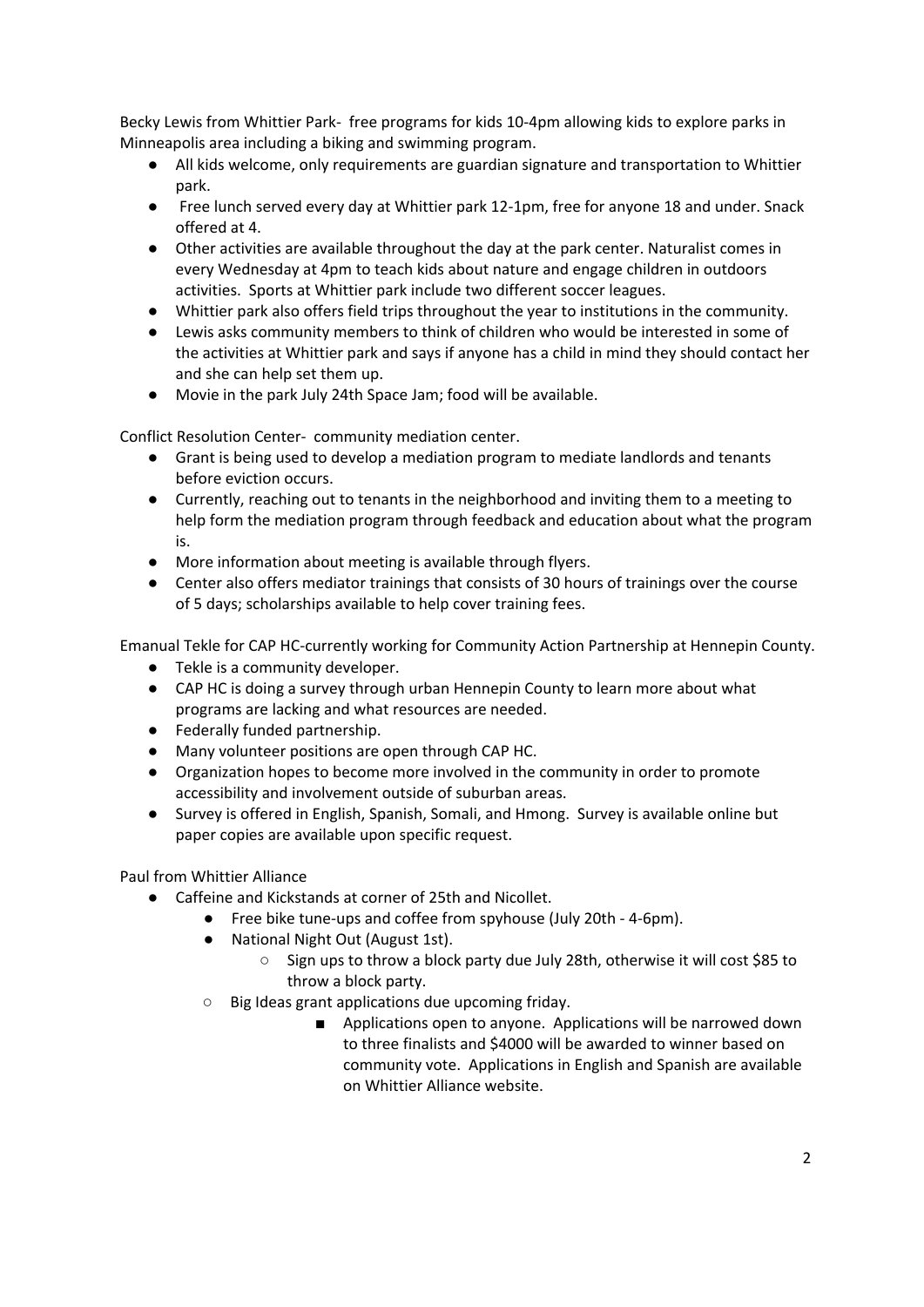Mohammud Cali- KRSM radio station hopes to engage people in Whittier area and spread awareness to more communities.

- Hopes to educate youth in neighborhood about the area they live in.
- Suggestion made to put radio station on the agenda next month for community to discuss.

#### **Ward 10 Update Lindsey Wallace**

- Minimum wage bill has been passed
	- Councilwoman Bender has been working on this policy for most of her career.
	- $\circ$  No tip penalty in final bill.
	- Separate tier for small businesses that extends the deadline to implementing new minimum wage.
	- New policy supports small businesses through small business work groups and staff support for opening and maintaining small organizations.
	- City continues to implement measures to support small businesses.
	- All businesses in Minneapolis now required to provide one hour of Second Safe time in 30 hours of work.
	- Second Safe time is considered a victory for many service workers in Minneapolis among others. Minimum wage bill includes an ongoing study conducted by city.
	- Businesses with 100+ employees will reach \$15/hr by 2022 and businesses below 100 employees will reach the new wage by 2024.
	- Inflation will be indexed the two years following 2022. City does not have jurisdiction over the county or University of Minnesota therefor new wage will not apply.
- City now has super value lease and Kmart site.
	- Currently negotiations are being held between the city and Kmart and Sears concerning their lease which is valid until 2053.
	- Questions surrounding possibility of Kmart going bankrupt and how that would affect their lease are being discussed; no collective conclusion has been reached.
	- Development plans concerning site in the future are being discussed but Wallace asserts that these issues will be more relevant down the road.
- Several development ideas from Whittier will be addressed by city in the next couple weeks. Meeting attendee brings up concern about housing codes and materials used in construction.
- Wallace asserts that housing codes in Minneapolis are safe but offers to look into it.
- Bike lanes are being added on West side of freeway to Hennepin on stretch between 26th and 28th in the coming week.
	- Community members bring up safety concerns about parking for Whittier school and several intersections nearby.

Scott asks meeting attendees about their responses to questions asked at beginning of meeting concerning the Whittier neighborhood's challenges, resources, and changes.

## **1.) What one change would have the single greatest impact on Whittier?**

-Maintaining balance and mutual growth between development and established neighborhoods -Relationship with city council and staff

-"Representativeness"